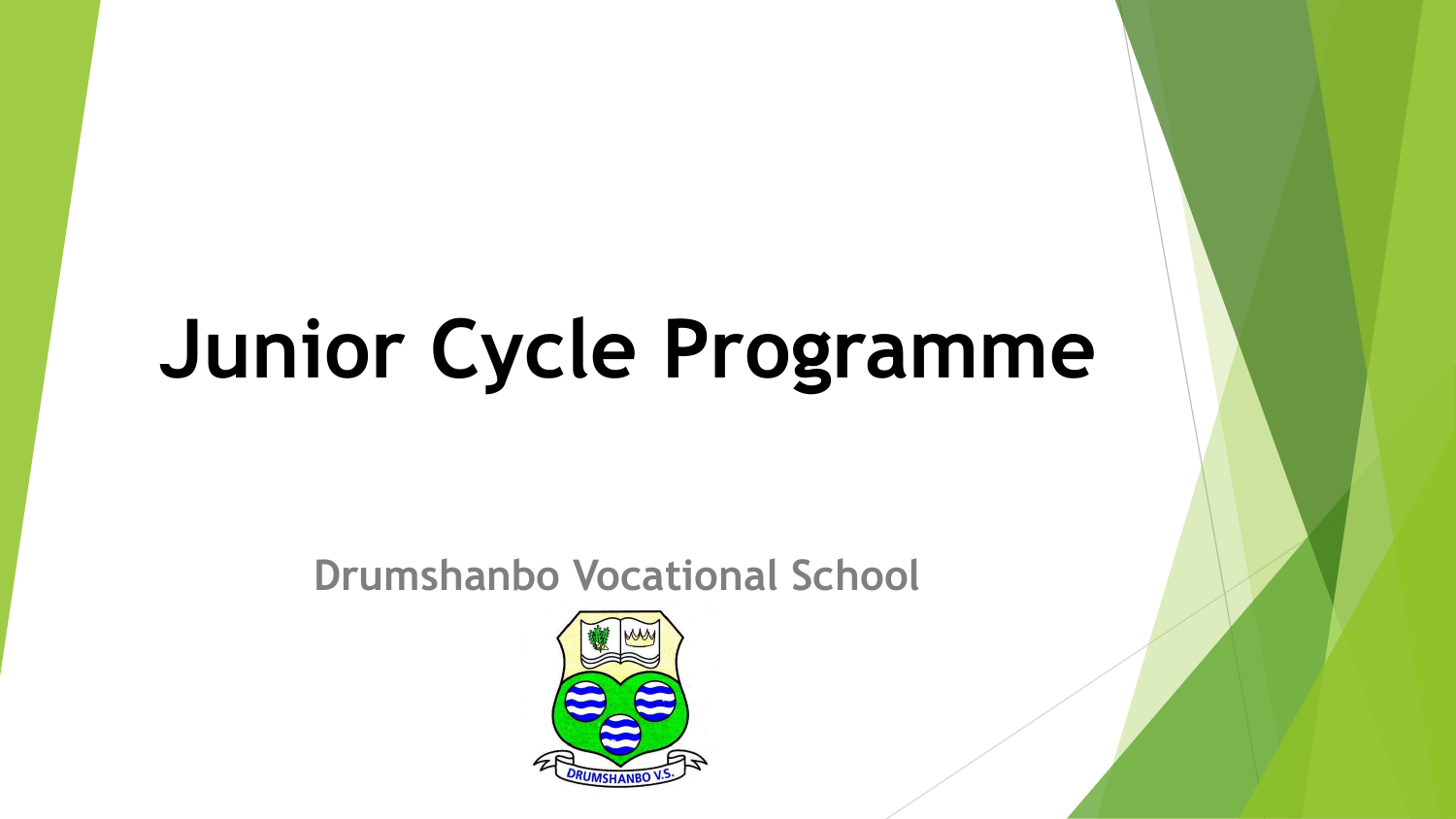### **What is the Junior Cycle Programme?**

- **Junior Cycle Programme** replaces the old Junior Certificate and applies to all 1<sup>st</sup> year to 3<sup>rd</sup> year students in schools.
- The new junior cycle features:
	- 1. Newly developed subjects, short courses, L1LP and L2LP.
	- 2. A focus on key skills and wellbeing.
	- 3. New approaches to assessment and reporting.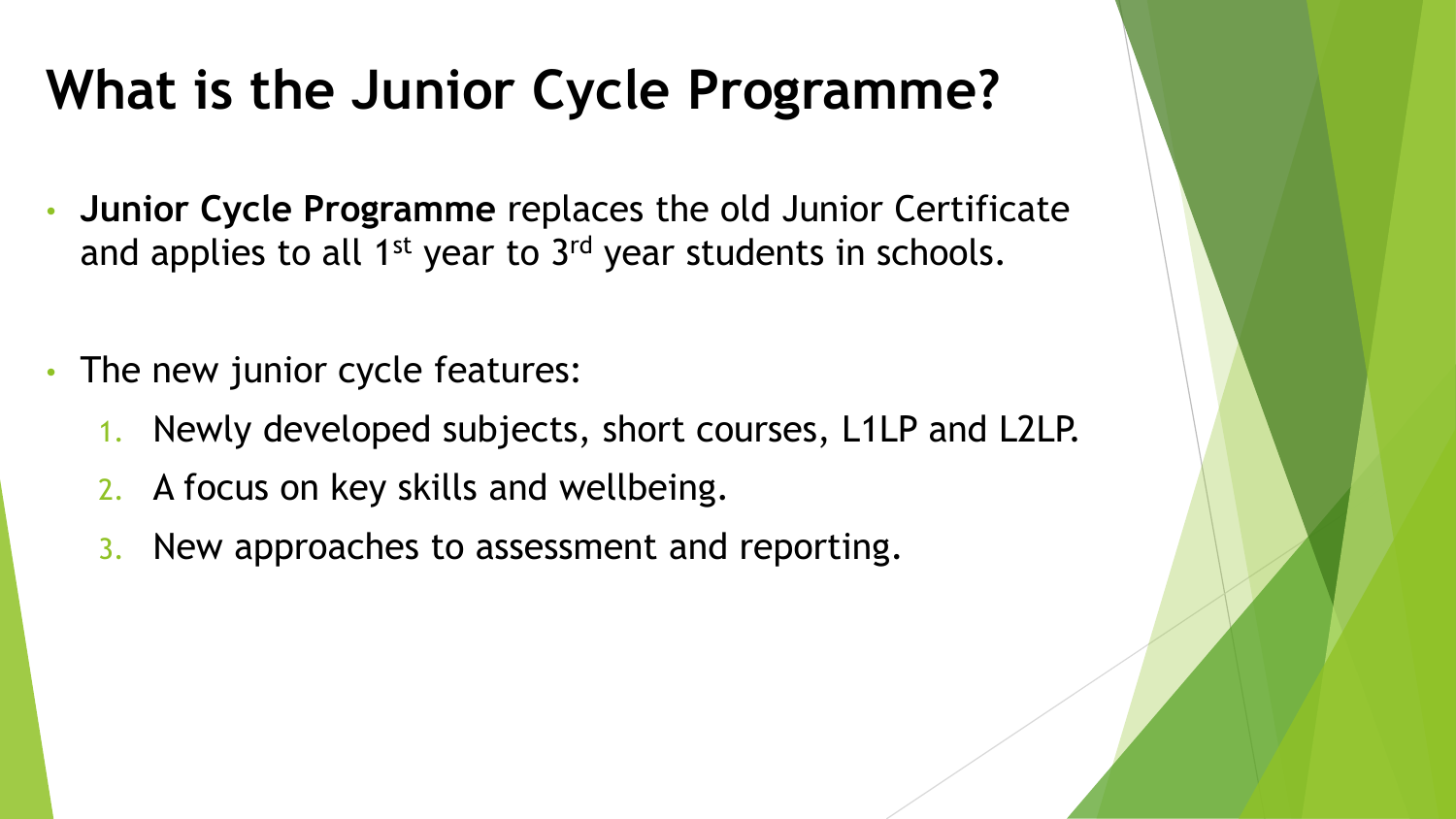## **Junior Cycle subjects**

DVS currently offer 16 junior cycle subjects.

| Gaeilge                 | English                                           | <b>Mathematics</b>        |
|-------------------------|---------------------------------------------------|---------------------------|
| Science                 | Geography                                         | <b>History</b>            |
| Engineering             | Wood Technology                                   | <b>Visual Art</b>         |
| <b>Music</b>            | Modern Foreign<br>Languages<br>(Spanish & French) | <b>Home Economics</b>     |
| <b>Business Studies</b> | Graphics                                          | <b>Physical Education</b> |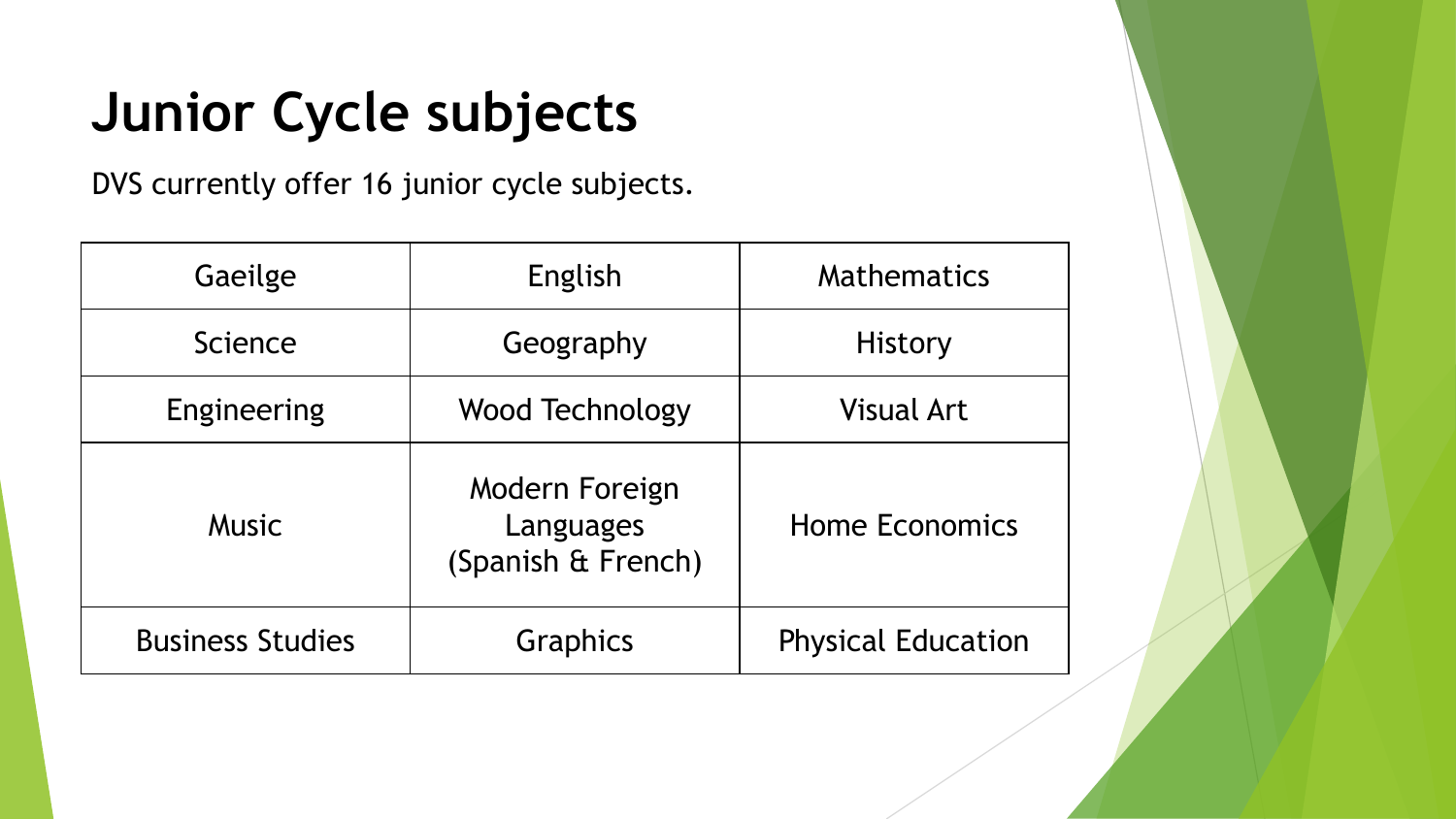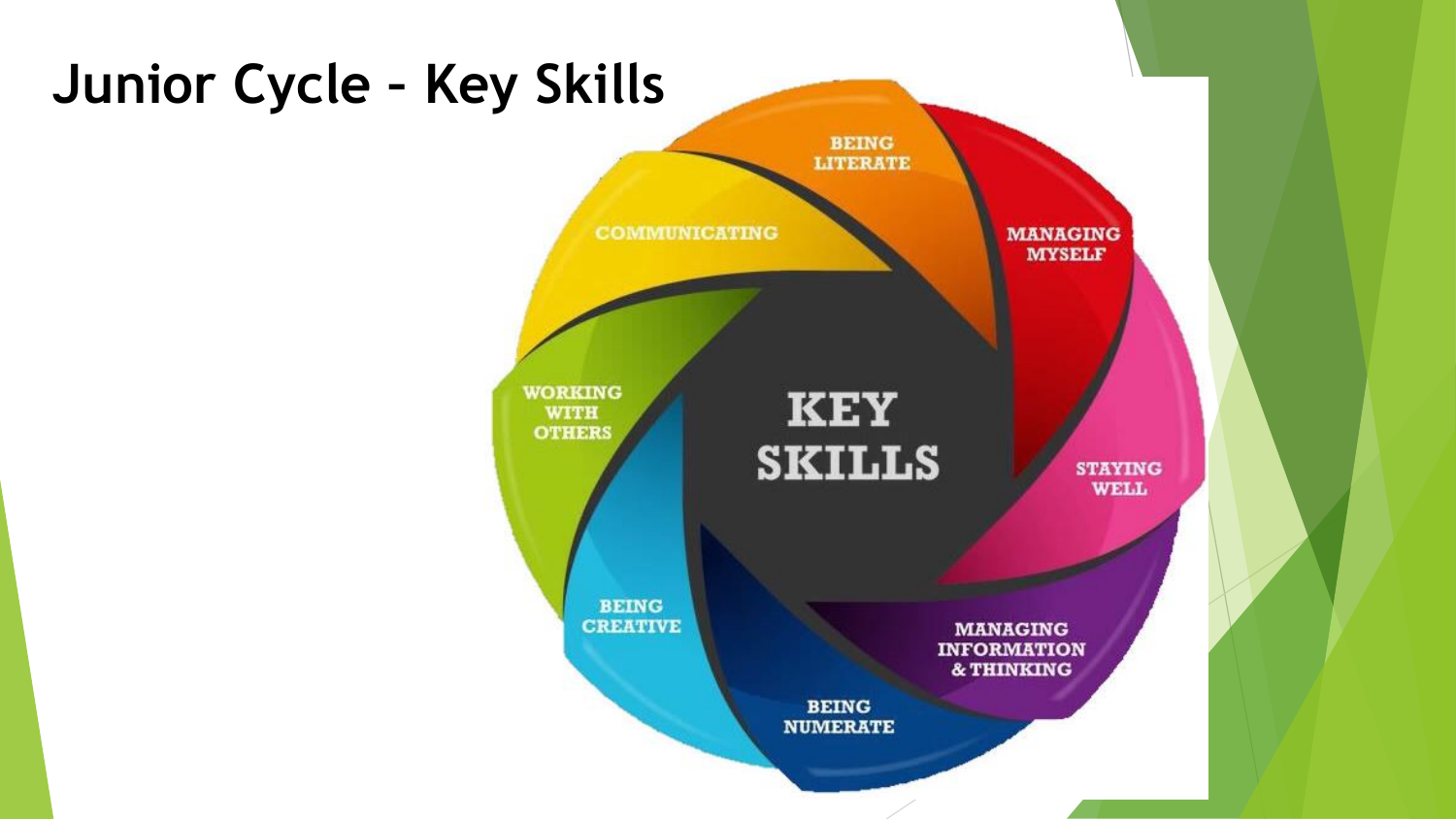#### **Wellbeing**

- The Junior Cycle Wellbeing programme is 400 hours of time-tabled learning for first year students from September 2021. This will ensure that the schools' wellbeing programme meets the identified needs of the students in their own unique school context.
- Wellbeing includes social, emotional, physical, spiritual, intellectual and environmental aspects.
- $\blacktriangleright$  Six indicators have been identified. These indicators make explicit what is important for young people in supporting their wellbeing and in their learning.

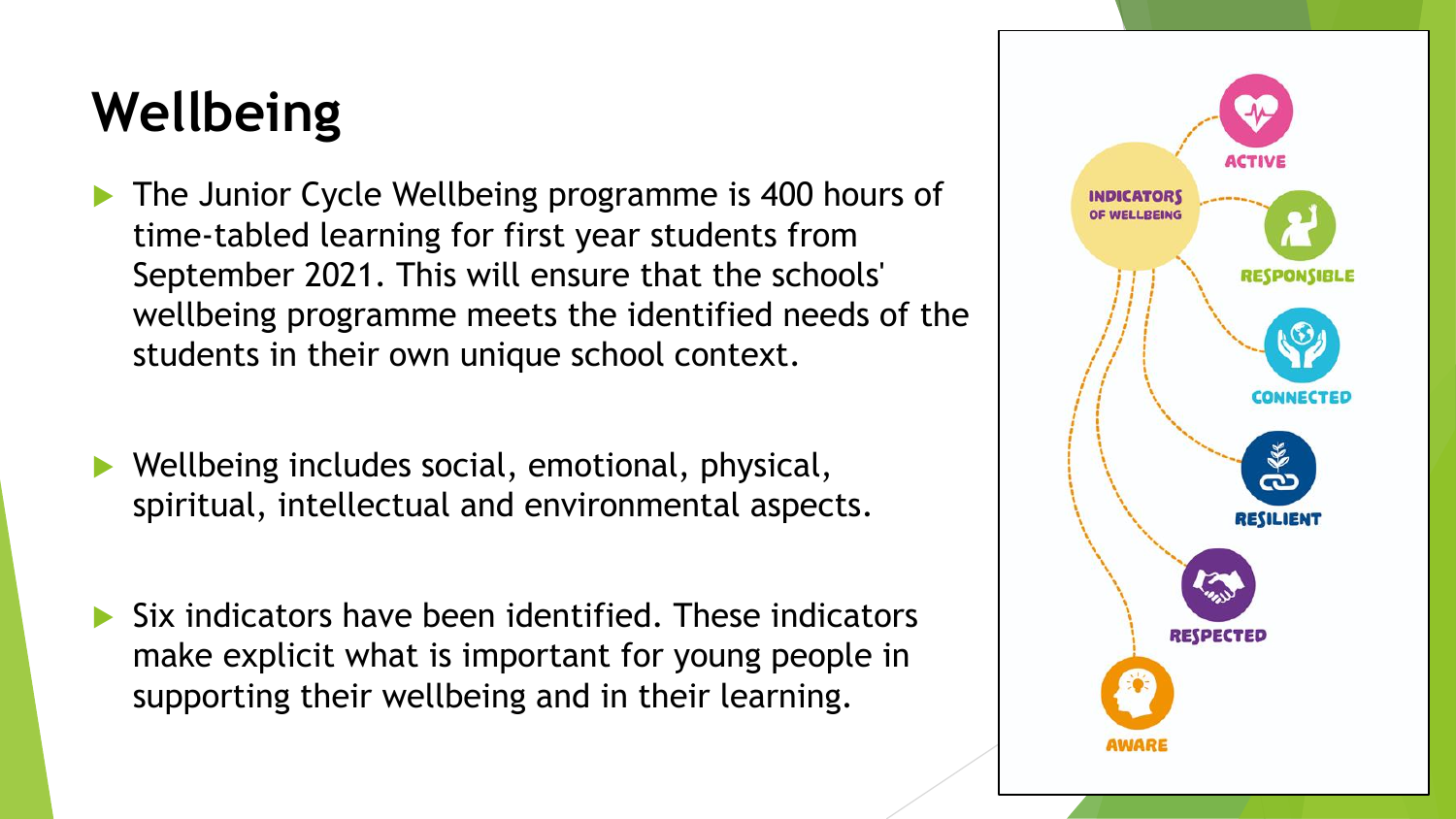#### **Assessment of Junior Cycle – CBA's**

- ▶ Classroom-Based Assessments (CBA's) provide students with opportunities to demonstrate their understanding and skills in ways not possible in a formal examination.
- ▶ Classroom-Based Assessments, are undertaken by students in a defined time period, within class contact time and to a national timetable.
- Students are required to complete two CBA's in all subjects they study for Junior Cycle.
- ▶ CBA 1 will be completed in 2<sup>nd</sup> year for the majority of the subjects.
- **CBA 2** will be completed in 3rd year for all subjects.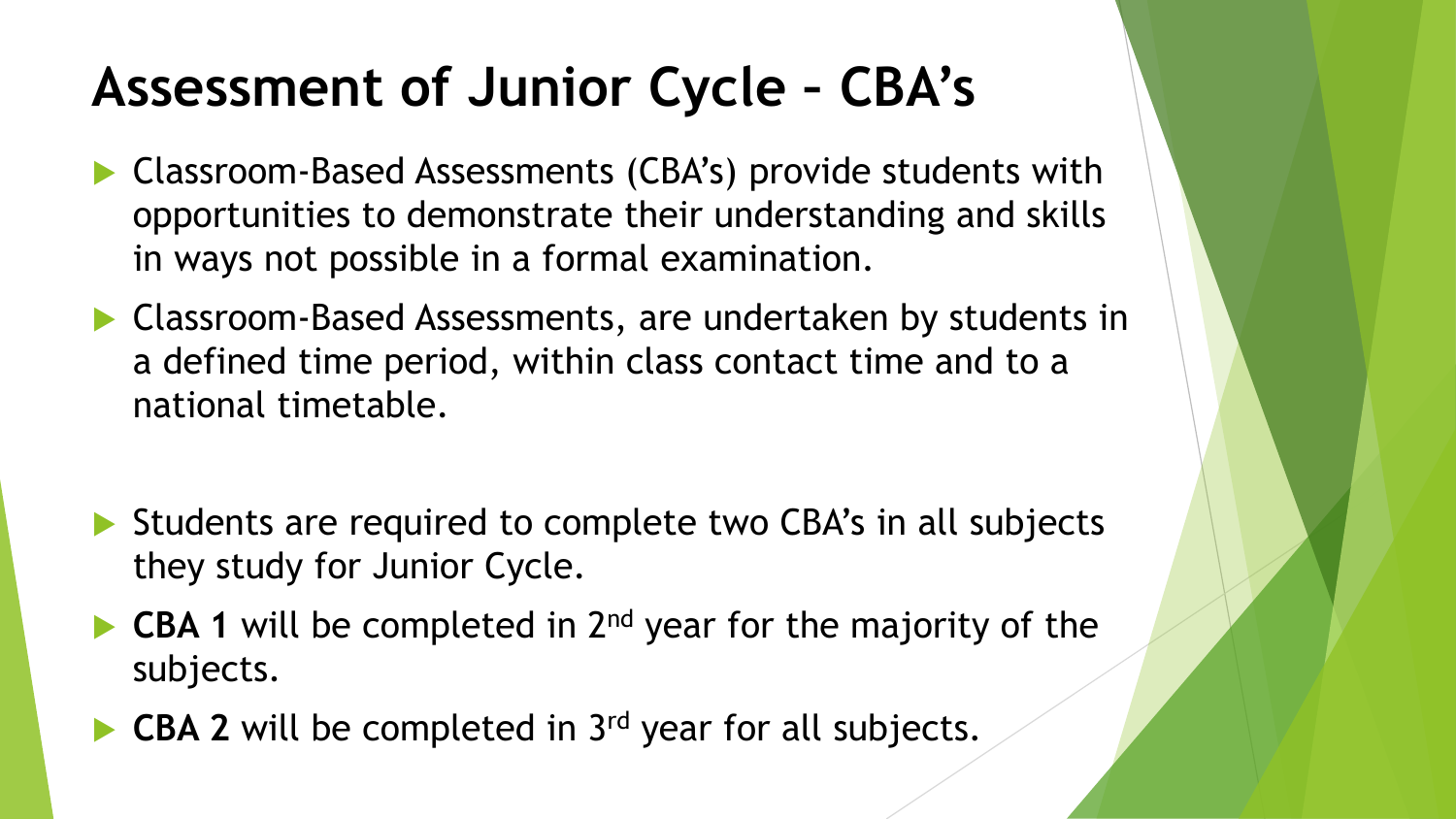#### **Assessment of Junior Cycle – CBA's**

- ▶ CBA's are assessed by the class teachers and given a descriptor level of achievement.
- There 4 descriptor levels are:
	- 1. Exceptional
	- 2. Above expectations
	- 3. In line with expectations
	- 4. Yet to meet expectations.

If a student does not complete a CBA, it will be recorded as "not reported".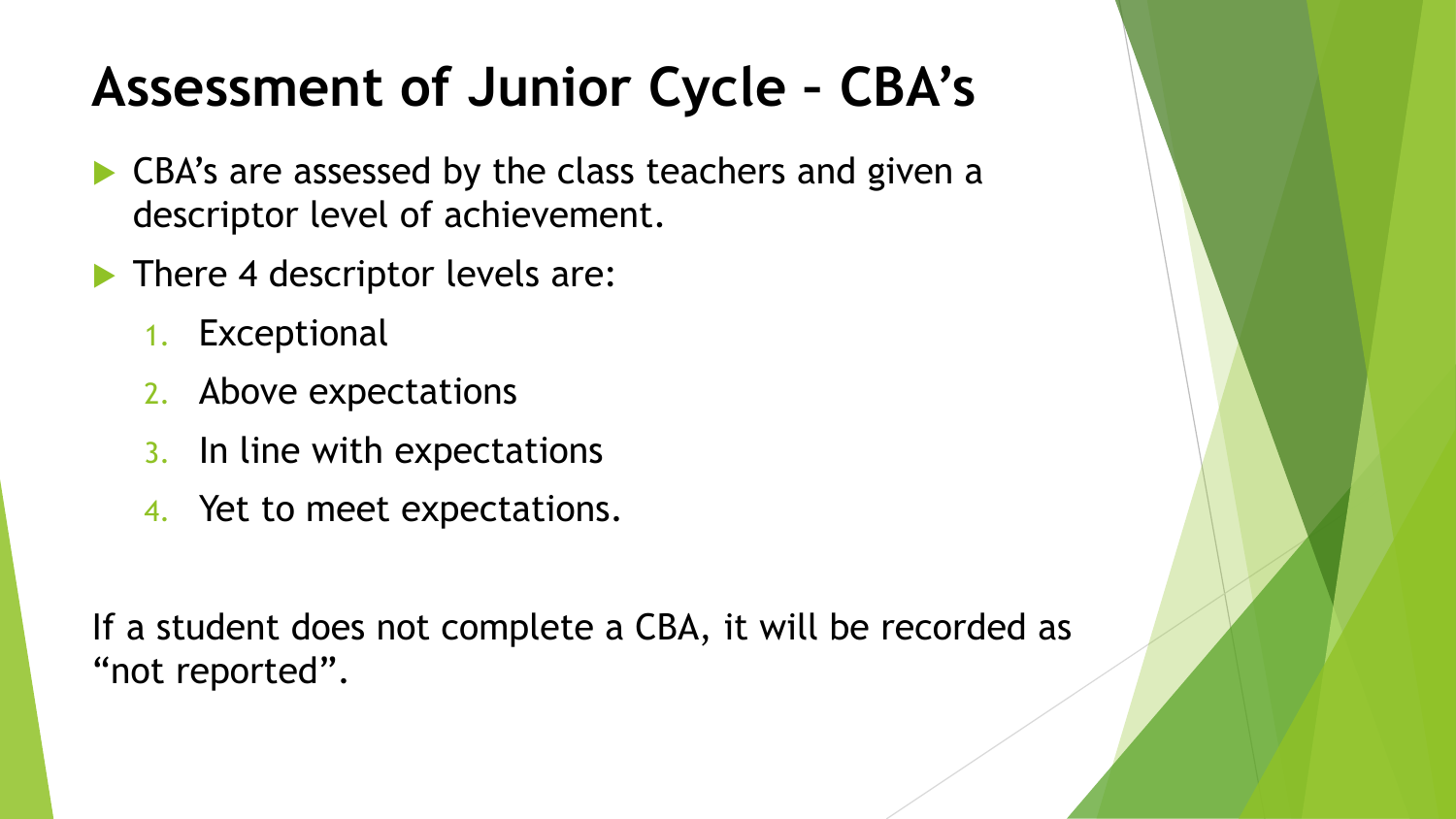#### **Assessment of Junior Cycle – State Examinations**

**State Examination** will take place each June in all junior cycle subjects at common level, with the exception of Gaelige, Mathematics and English where higher and ordinary levels are assessed.

| <b>Junior Cycle Examination</b> |                           |  |
|---------------------------------|---------------------------|--|
| Percentage                      | <b>Grade Descriptor</b>   |  |
| $\geq 90 \text{ to } 100$       | <b>Distinction</b>        |  |
| $\geq$ 75 and $< 90$            | <b>Higher Merit</b>       |  |
| $\geq$ 55 and $<$ 75            | Merit                     |  |
| $\geq$ 40 and $< 55$            | Achieved                  |  |
| $\geq$ 20 and $< 40$            | <b>Partially Achieved</b> |  |
| $\geq$ 0 and $\lt$ 20           | <b>Not Graded</b>         |  |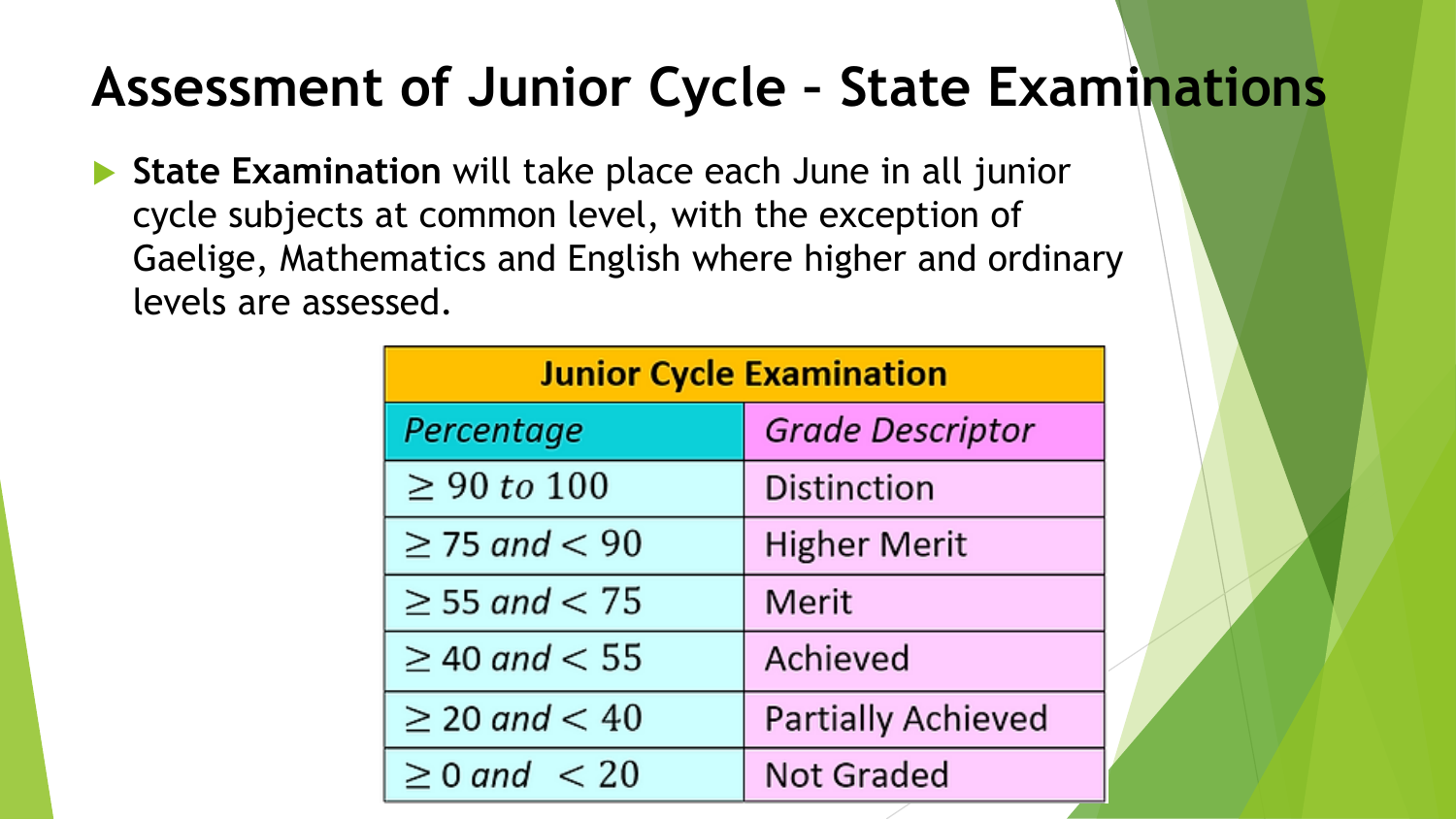## **Reporting of Junior Cycle – (JCPA)**

- The Junior Cycle Profile of Achievement (JCPA) reports on three areas of learning over the duration of the Junior cycle.
	- 1. Classroom-Based Assessments,
	- 2. State Examinations,
	- 3. Other areas of Learning.
- This is the official documentation the students will receive on completion of their Junior Cycle Programme.